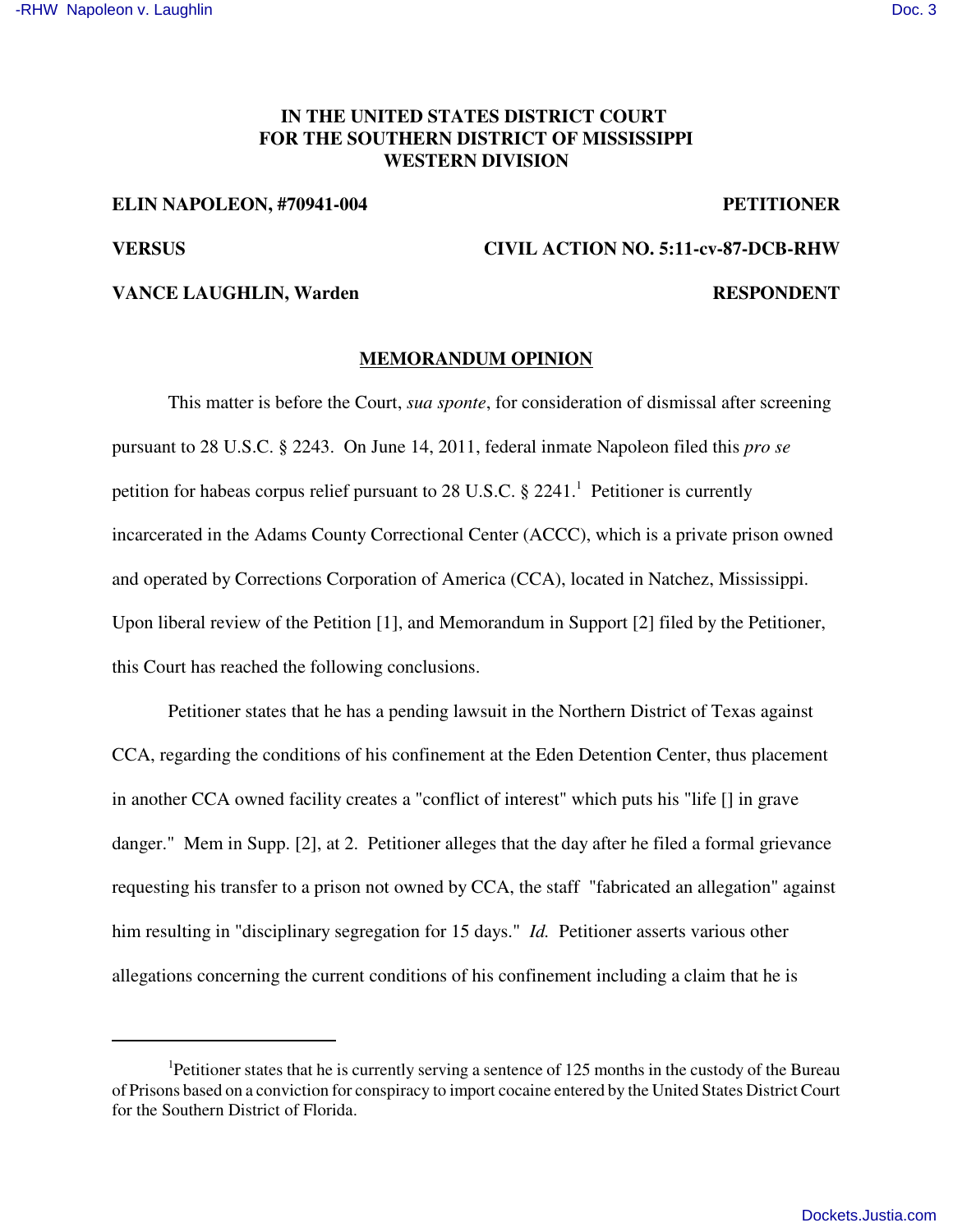being denied access to a law library because of his pending lawsuit against CCA. As relief, Petitioner is asking the Court to issue a writ of habeas corpus directing the Warden to remove him from segregation and transfer him to "another prison, FCI or private, [or] any facility that is not a property of Corrections Corporation of America." *Id.* at 8.

## **I. Analysis**

Federal prisoners may challenge the manner in which their "sentence is carried out or the prison authorities' determination of its duration" in a habeas petition pursuant to § 2241. *Pack v. Yusuff*, 218 F.3d 448, 451 (5th Cir. 2000). However, habeas relief "is not available to review questions unrelated to the *cause* of detention." *Pierre v. United States*, 525 F.2d 933, 935 (5th Cir. 1976) (emphasis added); *see also Moore v. King*, No. 08-60164, 2009 WL 122555, at \*1 (5th Cir. Jan. 20, 2009)("Because Moore does not seek release from custody, his claims are not cognizable in a habeas proceeding."). The United States Court of Appeals for the Fifth Circuit in *Pierre* went on to say that the "sole function" for a habeas action "is to grant relief from unlawful imprisonment or custody and it cannot be used properly for any other purpose." *Id*. at 935-36; *see also Carson v. Johnson*, 112 F.3d 818, 820 (5th Cir. 1997). Therefore, an inmate is not entitled to relief in a habeas corpus petition based on civil rights claims related to the conditions of his confinement. *See Hernadez v. Garrison,* 916 F.2d 291, 293 (5th Cir.1990)(claims of overcrowding, denial of medical treatment and access to an adequate law library not proper subject for a habeas corpus petition).

Furthermore, federal habeas relief cannot be granted unless the petitioner has been deprived of some right secured to him by the laws of the United States or by the United States Constitution. *Malchi v. Thaler*, 211 F.3d 953, 957 (5th Cir.2000). It is well settled that a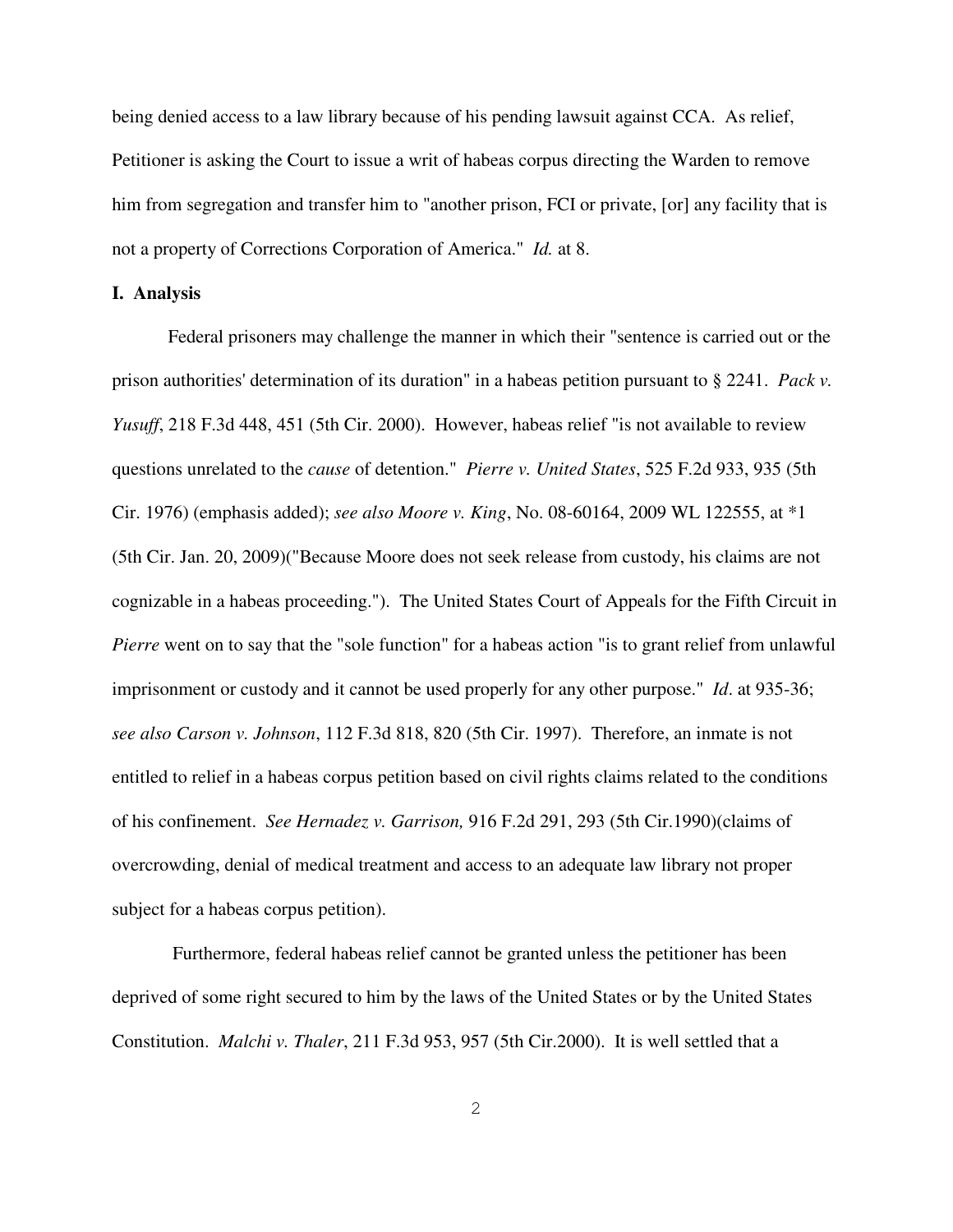prisoner does not have a constitutional right to serve a sentence in any particular institution, or to be transferred or not transferred from one facility to another*. See Olim v. Wakinekona*, 461 U.S. 238, 249-50 (1983); *Tighe v. Wall*, 100 F.3d 41, 42 (5th Cir.1996); *Prins v. Coughlin*, 76 F.3d 504, 507 (2d Cir.1997). The Bureau of Prisons has "sole discretion" to determine where a federal inmate will be housed. *United States v. Williams*, 65 F.3d 301, 307 (2d Cir.1995). Because the transfer of a federal inmate to another correctional institution does not implicate a constitutional interest, Petitioner is not entitled to the requested relief. *See Antonelli v. Mukasey*, No. 07-40491, 2008 WL 1790380, at \*1 (5th Cir. Apr. 18, 2008)(federal inmate requesting transfer to a BOP facility within Minnesota was "not entitled to declaratory, injunctive, mandamus, or habeas relief on the merits of his allegations"). Although an inmate may file complaints regarding the conditions of his confinement in the form of a civil rights case, this Court will not liberally construe this habeas petition as a civil rights case since the relief sought by Petitioner is not available in either type of case. *See Lineberry v. U.S.*, No. 09-40744, 2010 WL 2340804, \*1 (5th Cir. June 8, 2010)(affirming district court's dismissal of conditions of confinement claims in habeas case).

## **II. Conclusion**

In sum, Petitioner's claims regarding the conditions of his confinement are not properly pursued in a habeas corpus petition and Petitioner is not entitled to placement in the correctional facility or location of his choosing. As such, Petitioner's conditions of confinement claims as a habeas corpus petition filed pursuant to 28 U.S.C. § 2241, will be dismissed with prejudice. Petitioner's conditions of confinement claims as a civil rights action, will be dismissed without